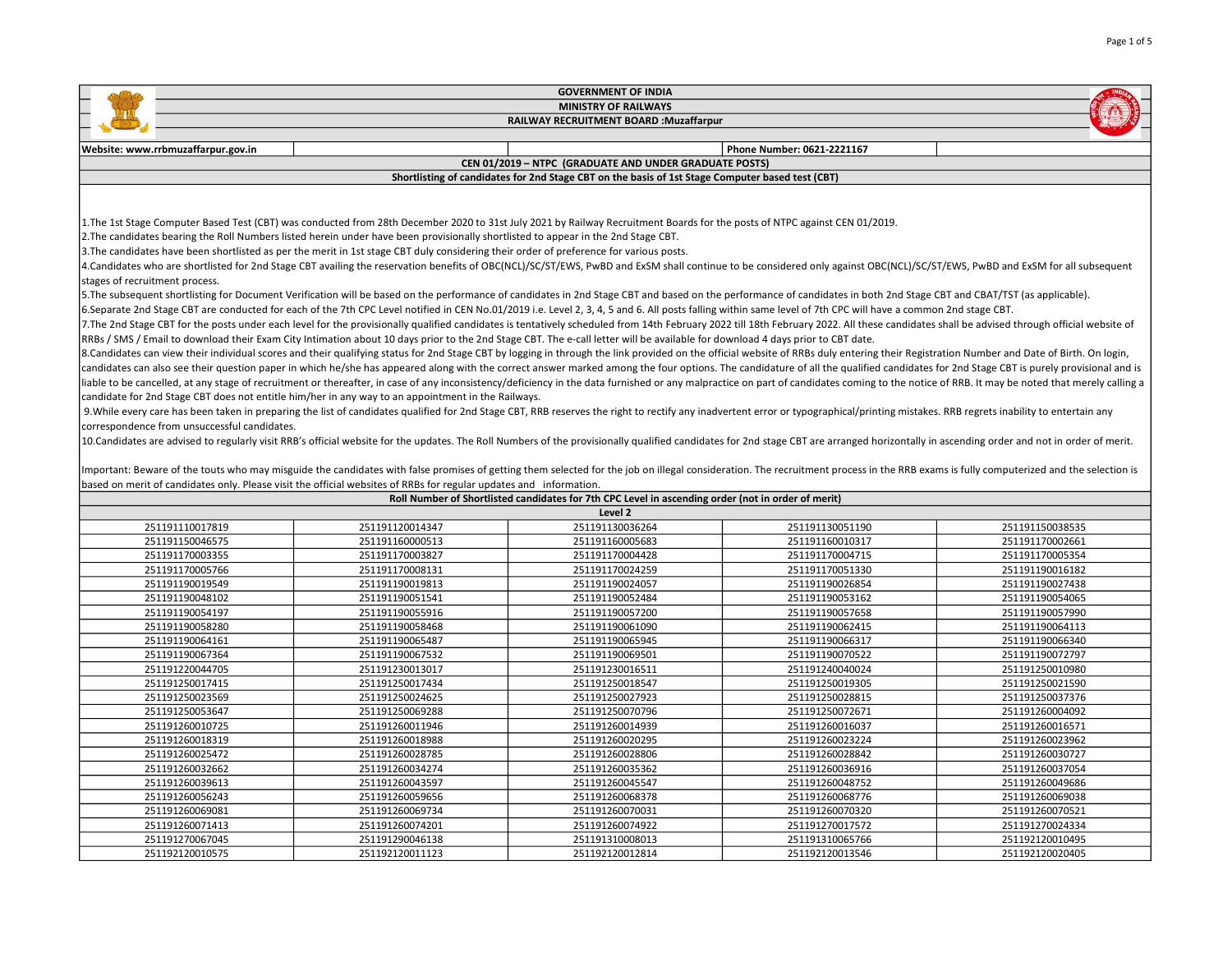|                                    |                  | <b>GOVERNMENT OF INDIA</b>                             |                            |                    |
|------------------------------------|------------------|--------------------------------------------------------|----------------------------|--------------------|
|                                    |                  | <b>MINISTRY OF RAILWAYS</b>                            |                            |                    |
|                                    |                  | RAILWAY RECRUITMENT BOARD : Muzaffarpur                |                            |                    |
| Website: www.rrbmuzaffarpur.gov.in |                  |                                                        | Phone Number: 0621-2221167 |                    |
|                                    |                  | CEN 01/2019 - NTPC (GRADUATE AND UNDER GRADUATE POSTS) |                            |                    |
| 251192120021711                    | 251192120022005  | 251192120023457                                        | 251192120023629            | 251192120025476    |
| 251192120028294                    | 251192120034199  | 251192120035676                                        | 251192120045432            | 251192120050307    |
| 251192120051275                    | 251192120056857  | 251192130015298                                        | 251192130015589            | 251192130015741    |
| 251192130016831                    | 251192130023948  | 251192130024692                                        | 251192130029683            | 251192130029955    |
| 251192130035570                    | 251192130037339  | 251192130039764                                        | 251192130045896            | 251192130048791    |
| 251192150026890                    | 251192150039984  | 251192150041854                                        | 251192150057764            | 251192160025389    |
| 251192160025994                    | 251192160035159  | 251192160042425                                        | 251192160044578            | 251192160047387    |
| 251192160049600                    | 251192170010093  | 251192170010136                                        | 251192170010401            | 251192170011538    |
| 251192170012026                    | 251192170013567  | 251192170015176                                        | 251192170027572            | 251192170030005    |
| 251192170039219                    | 251192170044981  | 251192170048801                                        | 251192170048956            | 251192170050676    |
| 251192170055217                    | 251192190011785  | 251192190012644                                        | 251192190014761            | 251192190015642    |
| 251192190019857                    | 251192190021420  | 251192190021564                                        | 251192190022425            | 251192190022827    |
| 251192190024107                    | 251192190024870  | 251192190034306                                        | 251192190037409            | 251192190038778    |
| 251192190044324                    | 251192190047944  | 251192190051988                                        | 251192190052400            | 251192190052798    |
| 251192190054720                    | 251192190055123  | 251192190057407                                        | 251192190058207            | 251192190062051    |
| 251192190062781                    | 251192190062831  | 251192190063600                                        | 251192190067402            | 251192190072032    |
| 251192190073527                    | 251192200051018  | 251192210000399                                        | 251192220014941            | 251192220023099    |
| 251192220025823                    | 251192220026883  | 251192220033595                                        | 251192220035133            | 251192220049689    |
| 251192220054638                    | 251192230035872  | 251192230061552                                        | 251192230072456            | 251192250017799    |
| 251192250021870                    | 251192250026310  | 251192250027920                                        | 251192250028745            | 251192250030964    |
| 251192250032881                    | 251192250037310  | 251192250041463                                        | 251192250068607            | 251192260011551    |
| 251192260013055                    | 251192260013131  | 251192260013861                                        | 251192260017583            | 251192260018616    |
| 251192260019135                    | 251192260019774  | 251192260022964                                        | 251192260023955            | 251192260024349    |
| 251192260025788                    | 251192260027571  | 251192260028045                                        | 251192260029303            | 251192260029797    |
| 251192260030570                    | 251192260031243  | 251192260032424                                        | 251192260035122            | 251192260035650    |
| 251192260035990                    | 251192260036432  | 251192260036899                                        | 251192260041046            | 251192260041842    |
| 251192260043627                    | 251192260044502  | 251192260045322                                        | 251192260045349            | 251192260045786    |
| 251192260045947                    | 251192260046031  | 251192260046899                                        | 251192260047178            | 251192260048199    |
| 251192260048697                    | 251192260049036  | 251192260052973                                        | 251192260053247            | 251192260056767    |
| 251192260058951                    | 251192260059165  | 251192260063202                                        | 251192260070330            | 251192260070746    |
| 351103360071170                    | $25110226021522$ | $25110220072212$                                       | 351103360073695            | $2F11022700000001$ |

 $\Box$ 

| 251192260036432 |                 |                 |                 |
|-----------------|-----------------|-----------------|-----------------|
|                 | 251192260036899 | 251192260041046 | 251192260041842 |
| 251192260044502 | 251192260045322 | 251192260045349 | 251192260045786 |
| 251192260046031 | 251192260046899 | 251192260047178 | 251192260048199 |
| 251192260049036 | 251192260052973 | 251192260053247 | 251192260056767 |
| 251192260059165 | 251192260063202 | 251192260070330 | 251192260070746 |
| 251192260071533 | 251192260072213 | 251192260072685 | 251192270000661 |
| 251192270002337 | 251192270023167 | 251192270046546 | 251192270074425 |
| 251193120013062 | 251193120019177 | 251193120025647 | 251193120026832 |
| 251193120030609 | 251193120035827 | 251193120038709 | 251193120039594 |
| 251193120046747 | 251193120048901 | 251193120048960 | 251193130040133 |
| 251193170006383 | 251193170009230 | 251193190001069 | 251193190001147 |
| 251193190001279 | 251193190001375 | 251193190001444 | 251193190001501 |
| 251193190001721 | 251193190002044 | 251193190002365 | 251193190002540 |
| 251193190003060 | 251193190003175 | 251193190003857 | 251193190003859 |
| 251193190004051 | 251193190004431 | 251193190004737 | 251193190005073 |
| 251193190005588 | 251193190006132 | 251193190006191 | 251193190006417 |
| 251193190006588 | 251193190006710 | 251193190006961 | 251193190007026 |
| 251193190009431 | 251193190009446 | 251193250001256 | 251193250001608 |
| 251193250002607 | 251193250004234 | 251193250017309 | 251193260002344 |
| 251193260002891 | 251193260002925 | 251193260002943 | 251193260003781 |
| 251193260003950 | 251193260004247 | 251193260004375 | 251193260004874 |
| 251193260005436 | 251193260005573 | 251193260005632 | 251193260006620 |
| 251193260007240 | 251193260007705 | 251193260007862 | 251193260008110 |
| 251193260008863 | 251193260009061 | 251193260009483 | 251193260009690 |
|                 |                 |                 |                 |

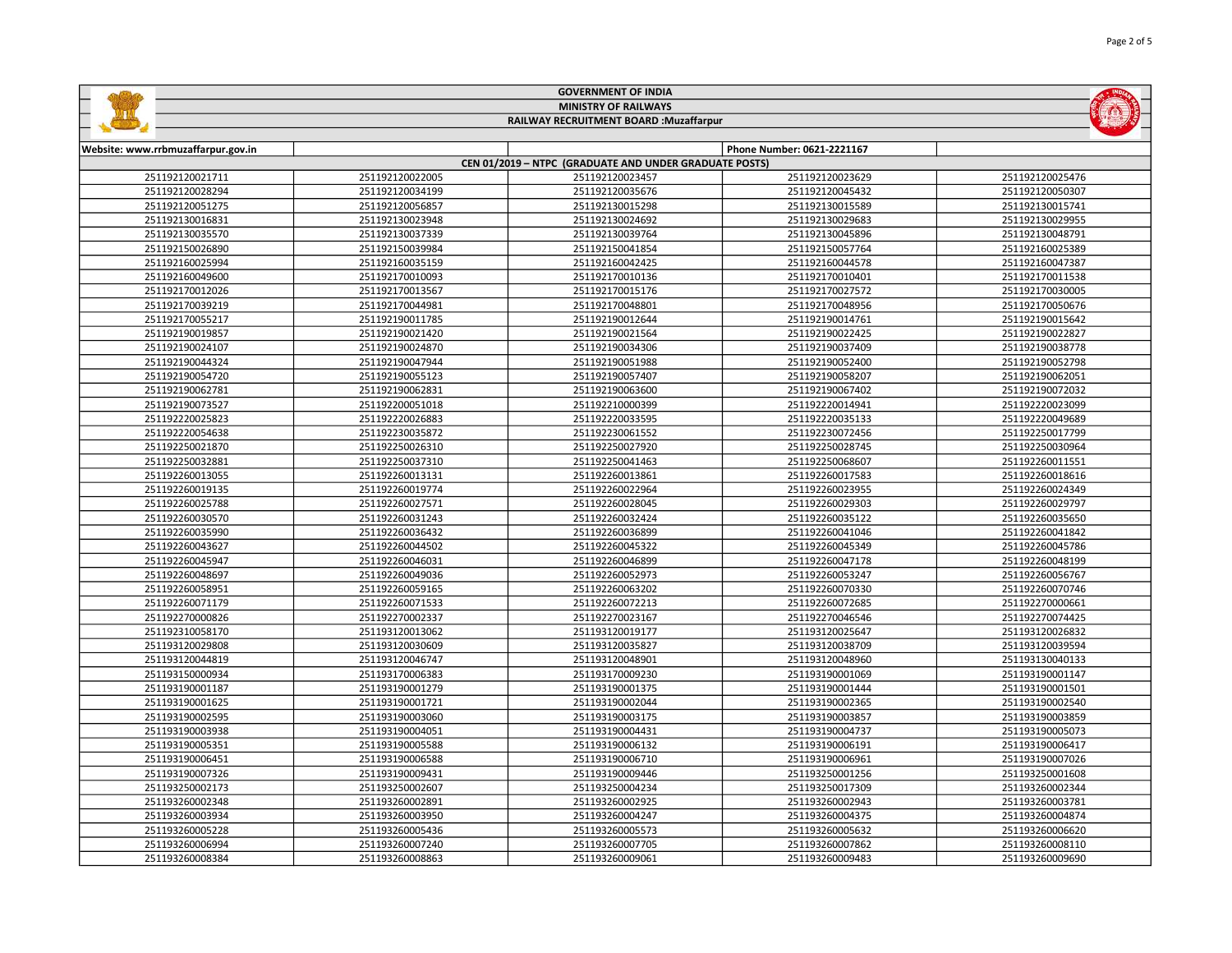|  | <b>GOVERNMENT OF INDIA</b>              |  |  |                            |  |  |
|--|-----------------------------------------|--|--|----------------------------|--|--|
|  | <b>MINISTRY OF RAILWAYS</b>             |  |  |                            |  |  |
|  | RAILWAY RECRUITMENT BOARD : Muzaffarpur |  |  |                            |  |  |
|  |                                         |  |  |                            |  |  |
|  | Website: www.rrbmuzaffarpur.gov.in      |  |  | Phone Number: 0621-2221167 |  |  |

E

| CEN 01/2019 - NTPC (GRADUATE AND UNDER GRADUATE POSTS) |                 |                 |                 |                 |
|--------------------------------------------------------|-----------------|-----------------|-----------------|-----------------|
| 251193260009792                                        | 251193270005672 | 251193270006818 | 251194120011742 | 251194120016188 |
| 251194120018092                                        | 251194120023936 | 251194120026860 | 251194120026967 | 251194120029855 |
| 251194120033913                                        | 251194120041530 | 251194120049734 | 251194120050161 | 251194130012407 |
| 251194130015827                                        | 251194130019145 | 251194130019926 | 251194130026672 | 251194130027401 |
| 251194130027640                                        | 251194130038093 | 251194130040866 | 251194130044155 | 251194130046555 |
| 251194130051640                                        | 251194130059539 | 251194130072339 | 251194130074191 | 251194150014677 |
| 251194150021894                                        | 251194150036885 | 251194150051176 | 251194160000845 | 251194170002181 |
| 251194170002570                                        | 251194170004133 | 251194170006720 | 251194170006786 | 251194170007457 |
| 251194170012942                                        | 251194170016222 | 251194170019205 | 251194170024033 | 251194170039602 |
| 251194170040640                                        | 251194170051070 | 251194170051498 | 251194170051582 | 251194170051944 |
| 251194170053029                                        | 251194170057041 | 251194170058669 | 251194170061504 | 251194170065269 |
| 251194170066522                                        | 251194170071732 | 251194170072571 | 251194190004631 | 251194190005783 |
| 251194190010075                                        | 251194190010374 | 251194190012379 | 251194190012400 | 251194190012497 |
| 251194190013805                                        | 251194190014034 | 251194190014140 | 251194190014284 | 251194190014882 |
| 251194190017119                                        | 251194190018018 | 251194190018455 | 251194190018995 | 251194190019450 |
| 251194190019666                                        | 251194190020330 | 251194190021550 | 251194190022537 | 251194190022706 |
| 251194190023252                                        | 251194190023994 | 251194190024788 | 251194190024875 | 251194190025018 |
| 251194190025066                                        | 251194190025126 | 251194190025502 | 251194190025794 | 251194190031121 |
| 251194190032480                                        | 251194190032537 | 251194190034134 | 251194190036621 | 251194190040432 |
| 251194190040466                                        | 251194190042733 | 251194190043673 | 251194190044982 | 251194190046422 |
| 251194190048351                                        | 251194190051072 | 251194190051761 | 251194190052296 | 251194190052417 |
| 251194190052908                                        | 251194190053256 | 251194190053530 | 251194190053583 | 251194190054393 |
| 251194190054736                                        | 251194190055274 | 251194190055507 | 251194190055657 | 251194190055957 |
| 251194190056609                                        | 251194190056620 | 251194190057095 | 251194190057115 | 251194190057209 |
| 251194190057342                                        | 251194190057814 | 251194190058798 | 251194190058832 | 251194190059062 |
| 251194190059217                                        | 251194190059264 | 251194190059338 | 251194190059596 | 251194190059624 |
| 251194190059690                                        | 251194190060881 | 251194190061333 | 251194190061792 | 251194190061879 |
| 251194190061936                                        | 251194190063269 | 251194190063326 | 251194190063443 | 251194190063567 |
| 251194190063576                                        | 251194190063762 | 251194190064054 | 251194190064212 | 251194190064517 |
| 251194190064734                                        | 251194190064839 | 251194190064924 | 251194190064941 | 251194190064993 |
| 251194190065783                                        | 251194190065964 | 251194190066436 | 251194190066507 | 251194190066774 |
| 251194190066872                                        | 251194190068225 | 251194190068534 | 251194190068753 | 251194190071144 |
| 251194190071159                                        | 251194190072540 | 251194190073665 | 251194190074596 | 251194190074650 |
| 251194220028561                                        | 251194220030123 | 251194220060170 | 251194220062067 | 251194220071388 |
| 251194220074301                                        | 251194230022898 | 251194230034184 | 251194230051173 | 251194230054807 |
| 251194230056107                                        | 251194230057085 | 251194230059873 | 251194230072959 | 251194230074663 |
| 251194230074932                                        | 251194240046289 | 251194250011548 | 251194250012125 | 251194250012445 |
| 251194250013791                                        | 251194250014678 | 251194250015783 | 251194250016697 | 251194250017100 |
| 251194250018756                                        | 251194250019012 | 251194250020247 | 251194250020462 | 251194250026004 |
| 251194250026033                                        | 251194250027347 | 251194250027624 | 251194250028248 | 251194250030265 |
| 251194250034244                                        | 251194250035193 | 251194250035490 | 251194250038006 | 251194250038232 |
| 251194250041669                                        | 251194250043025 | 251194250043127 | 251194250043736 | 251194250043843 |
| 251194250050296                                        | 251194250050384 | 251194250051650 | 251194250053402 | 251194250056895 |
| 251194250057949                                        | 251194250063114 | 251194250065101 | 251194250065478 | 251194250066556 |
| 251194250069436                                        | 251194250072792 | 251194260010450 | 251194260011181 | 251194260011447 |
| 251194260011892                                        | 251194260011995 | 251194260012310 | 251194260012643 | 251194260012753 |
| 251194260012791                                        | 251194260013611 | 251194260014081 | 251194260014238 | 251194260015520 |
| 251194260016117                                        | 251194260016238 | 251194260016595 | 251194260017704 | 251194260017797 |
| 251194260017975                                        | 251194260018174 | 251194260018231 | 251194260018700 | 251194260018994 |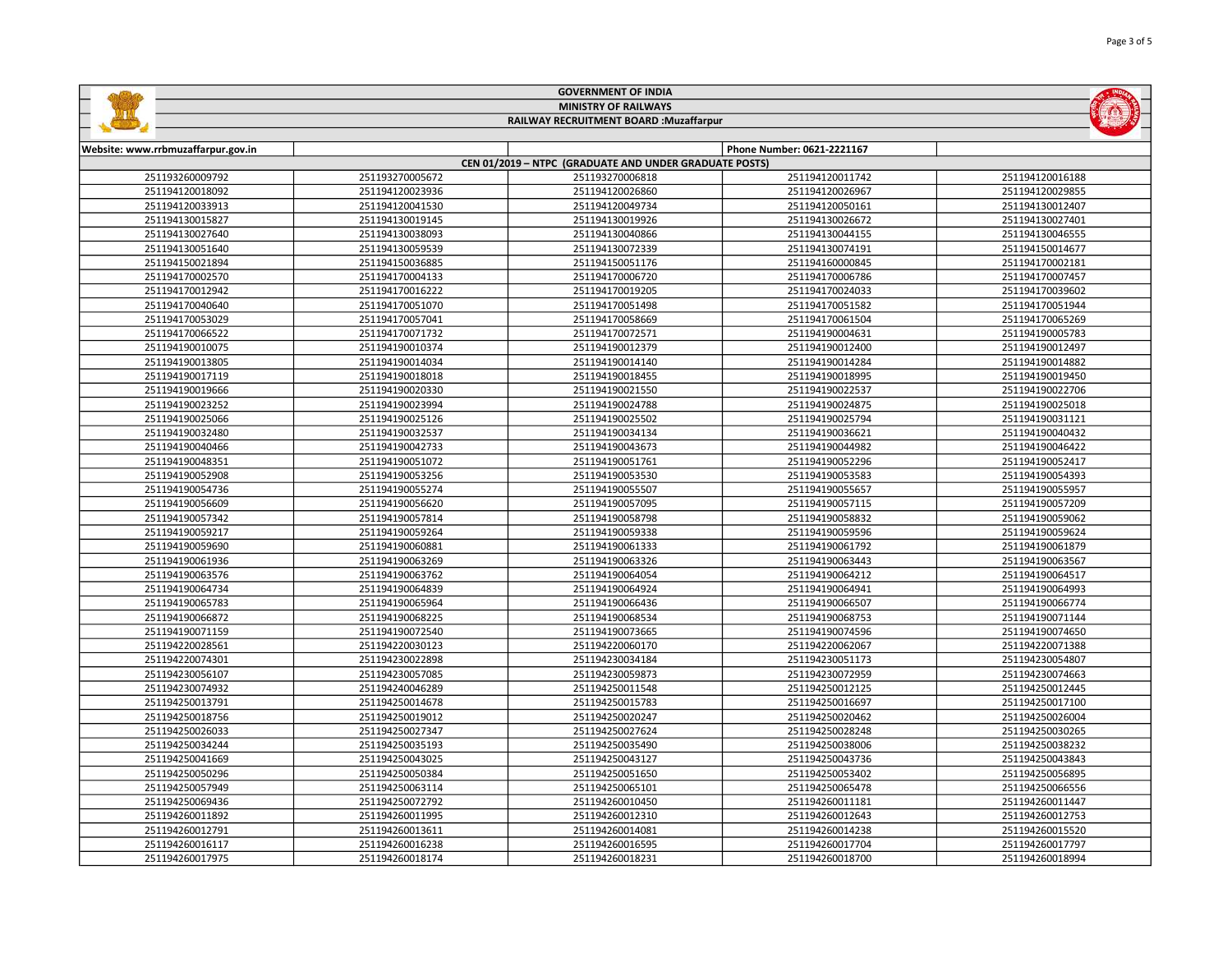|                                    | <b>GOVERNMENT OF INDIA</b>  |                                                        |                            |                 |  |  |
|------------------------------------|-----------------------------|--------------------------------------------------------|----------------------------|-----------------|--|--|
|                                    | <b>MINISTRY OF RAILWAYS</b> |                                                        |                            |                 |  |  |
|                                    |                             | RAILWAY RECRUITMENT BOARD : Muzaffarpur                |                            |                 |  |  |
|                                    |                             |                                                        |                            |                 |  |  |
| Website: www.rrbmuzaffarpur.gov.in |                             |                                                        | Phone Number: 0621-2221167 |                 |  |  |
|                                    |                             | CEN 01/2019 - NTPC (GRADUATE AND UNDER GRADUATE POSTS) |                            |                 |  |  |
| 251194260019055                    | 251194260020019             | 251194260020058                                        | 251194260020236            | 251194260020252 |  |  |
| 251194260020369                    | 251194260020701             | 251194260021532                                        | 251194260021555            | 251194260021718 |  |  |
| 251194260022212                    | 251194260022323             | 251194260023523                                        | 251194260023640            | 251194260024043 |  |  |
| 251194260024209                    | 251194260024291             | 251194260024576                                        | 251194260024887            | 251194260024902 |  |  |
| 251194260025471                    | 251194260025646             | 251194260026084                                        | 251194260026255            | 251194260026597 |  |  |
| 251194260026962                    | 251194260027115             | 251194260027197                                        | 251194260027565            | 251194260028512 |  |  |
|                                    |                             |                                                        |                            |                 |  |  |

|                 | __________________ |                 | 23113720002700  | 231137200027302 |
|-----------------|--------------------|-----------------|-----------------|-----------------|
| 251194260025471 | 251194260025646    | 251194260026084 | 251194260026255 | 251194260026597 |
| 251194260026962 | 251194260027115    | 251194260027197 | 251194260027565 | 251194260028512 |
| 251194260028906 | 251194260029267    | 251194260029469 | 251194260029710 | 251194260030606 |
| 251194260030802 | 251194260030854    | 251194260031511 | 251194260031898 | 251194260032701 |
| 251194260032940 | 251194260032986    | 251194260033190 | 251194260033272 | 251194260033620 |
| 251194260033683 | 251194260033760    | 251194260033953 | 251194260033996 | 251194260034610 |
| 251194260034860 | 251194260035109    | 251194260035468 | 251194260035974 | 251194260036000 |
| 251194260036015 | 251194260036035    | 251194260036056 | 251194260036757 | 251194260037877 |
| 251194260038136 | 251194260038139    | 251194260038322 | 251194260038764 | 251194260039146 |
| 251194260039225 | 251194260039281    | 251194260039567 | 251194260039657 | 251194260040410 |
| 251194260040584 | 251194260041053    | 251194260042124 | 251194260043186 | 251194260043603 |
| 251194260043613 | 251194260043660    | 251194260044830 | 251194260045604 | 251194260045805 |
| 251194260046060 | 251194260046729    | 251194260048983 | 251194260049014 | 251194260049980 |
| 251194260050054 | 251194260050191    | 251194260050625 | 251194260050664 | 251194260051095 |
| 251194260051278 | 251194260051442    | 251194260051932 | 251194260052013 | 251194260052384 |
| 251194260052824 | 251194260052922    | 251194260053248 | 251194260053432 | 251194260054468 |
| 251194260054939 | 251194260055972    | 251194260056152 | 251194260056335 | 251194260058673 |
| 251194260059465 | 251194260062460    | 251194260062967 | 251194260063513 | 251194260064833 |
| 251194260065184 | 251194260066587    | 251194260066703 | 251194260067150 | 251194260067973 |
| 251194260068313 | 251194260068640    | 251194260069046 | 251194260069109 | 251194260069283 |
| 251194260069760 | 251194260069993    | 251194260070060 | 251194260070064 | 251194260070170 |
| 251194260070948 | 251194260071038    | 251194260071360 | 251194260072384 | 251194260072468 |
| 251194260072665 | 251194260073399    | 251194260074214 | 251194260074781 | 251194260074847 |
| 251194270000516 | 251194270000634    | 251194270001530 | 251194270004849 | 251194270005072 |
| 251194270006163 | 251194270006898    | 251194270008610 | 251194270013043 | 251194270014850 |
| 251194270018523 | 251194270057223    | 251194270059833 | 251194270064964 | 251194310023646 |
| 251194310038543 | 251194310051434    | 251195110003117 | 251195120001666 | 251195130001669 |
| 251195150001675 | 251195150007096    | 251195170000067 | 251195170000228 | 251195170000315 |
| 251195170003707 | 251195170005828    | 251195170005979 | 251195170006146 | 251195170006393 |
| 251195170008501 | 251195170009579    | 251195170016151 | 251195190001452 | 251195190001594 |
| 251195190001670 | 251195190001908    | 251195190002420 | 251195190002493 | 251195190003754 |
| 251195190004318 | 251195190004448    | 251195190004539 | 251195190005739 | 251195190006513 |
| 251195190006992 | 251195190008020    | 251195250001094 | 251195250001259 | 251195250001265 |
| 251195250001480 | 251195250001741    | 251195250001973 | 251195250002036 | 251195250002306 |
| 251195250002375 | 251195250002473    | 251195250002713 | 251195250002777 | 251195250002788 |
| 251195250003539 | 251195250003548    | 251195250003650 | 251195250004348 | 251195250005358 |
| 251195250006420 | 251195250007038    | 251195250007064 | 251195250007204 | 251195250007217 |
| 251195250007407 | 251195250007558    | 251195250007626 | 251195250007809 | 251195250007840 |
| 251195250008106 | 251195250008500    | 251195250008636 | 251195250009701 | 251195250011875 |
| 251195250018360 | 251195260001023    | 251195260001028 | 251195260001049 | 251195260001315 |
| 251195260001340 | 251195260001400    | 251195260001543 | 251195260001586 | 251195260001663 |
| 251195260001884 | 251195260001926    | 251195260002023 | 251195260002214 | 251195260002376 |
| 251195260002448 | 251195260002467    | 251195260002663 | 251195260002686 | 251195260002743 |
| 251195260002751 | 251195260002839    | 251195260002859 | 251195260003132 | 251195260003161 |
| 251195260003209 | 251195260003255    | 251195260003703 | 251195260003834 | 251195260003882 |